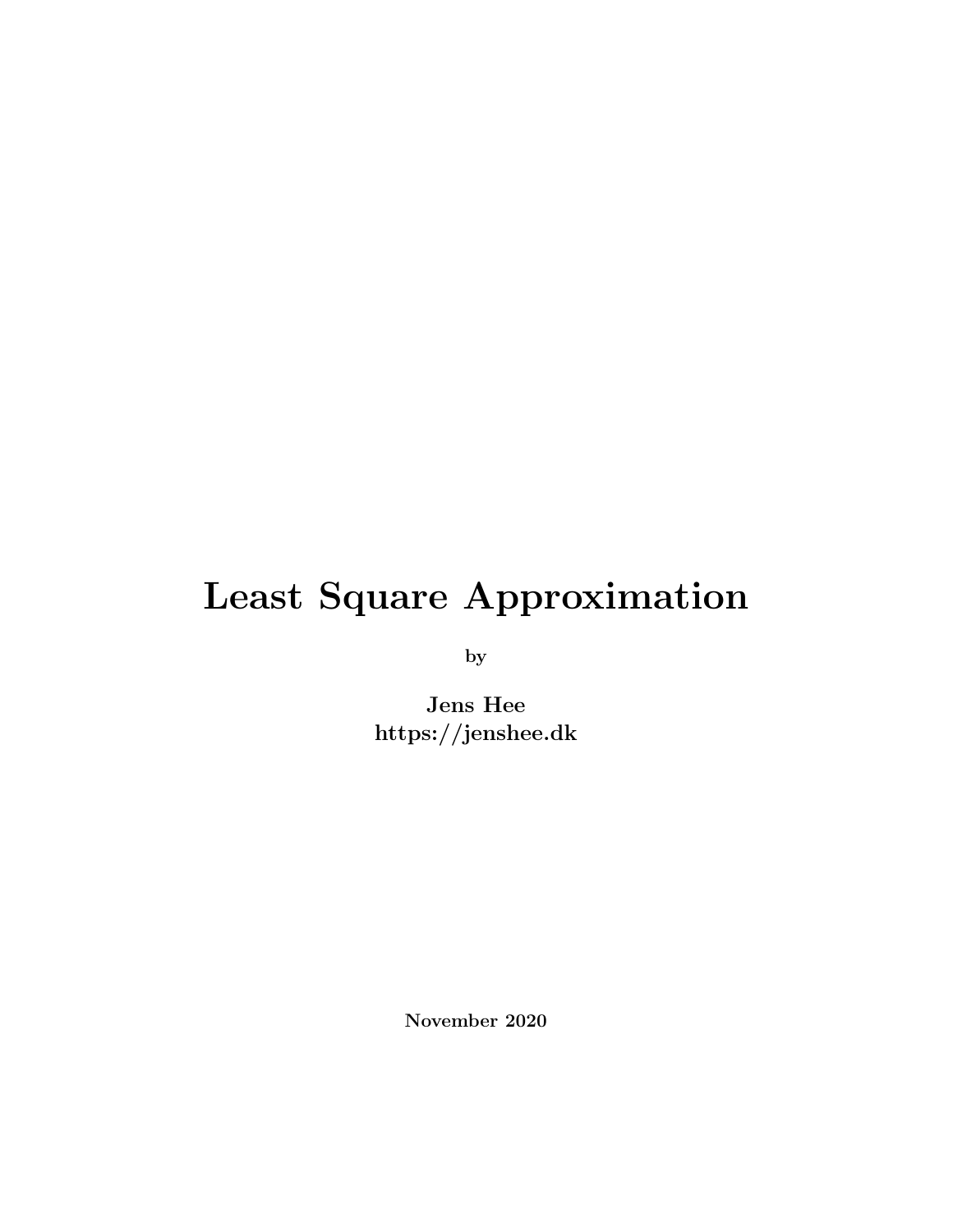# Change log

#### 10. November 2020

1. Rewritten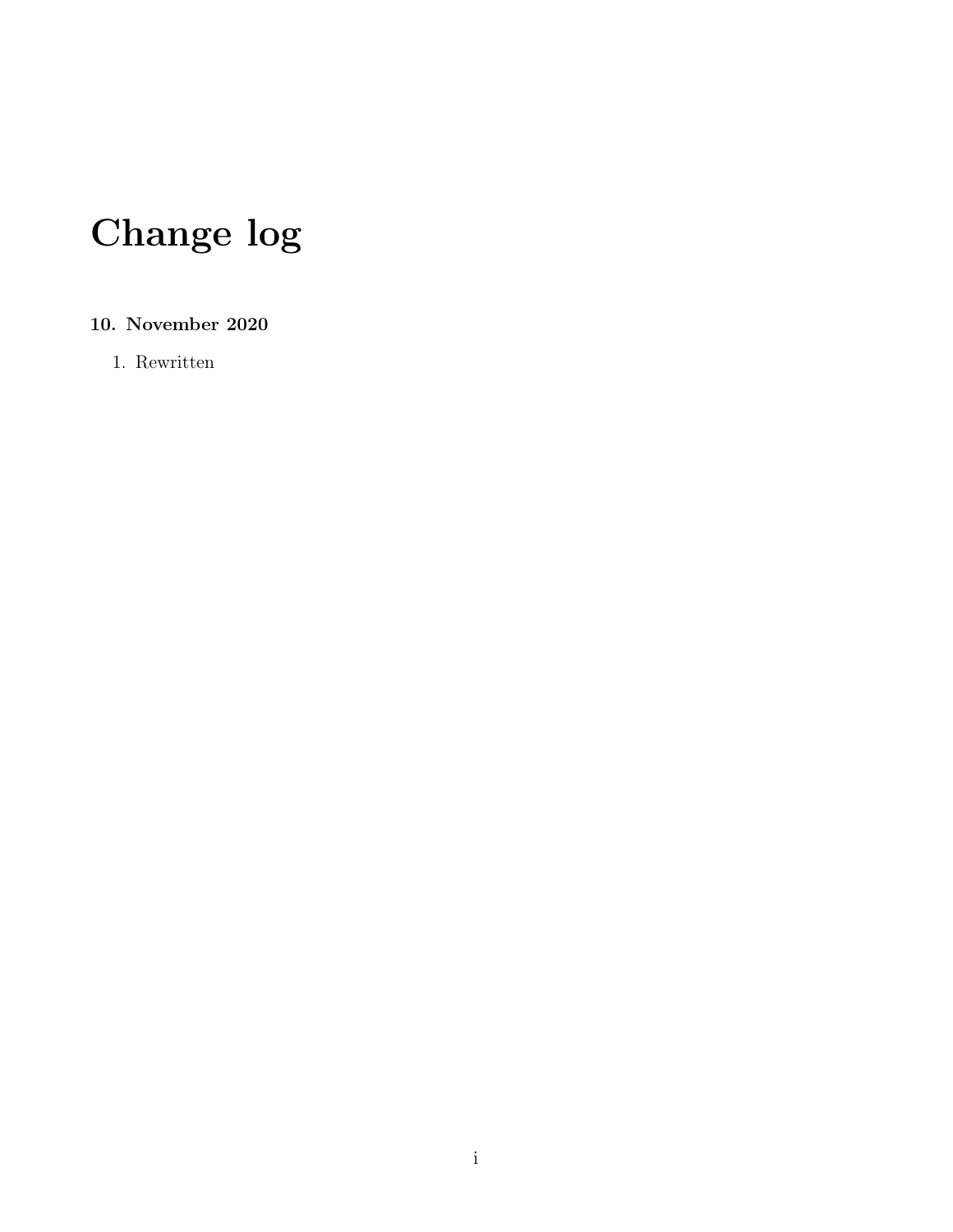## **Contents**

|                                                                                                        | -3 |
|--------------------------------------------------------------------------------------------------------|----|
|                                                                                                        |    |
| 2.1.1 Linear regression $\ldots \ldots \ldots \ldots \ldots \ldots \ldots \ldots \ldots \ldots \ldots$ |    |
|                                                                                                        |    |
|                                                                                                        |    |
|                                                                                                        | 6  |
|                                                                                                        |    |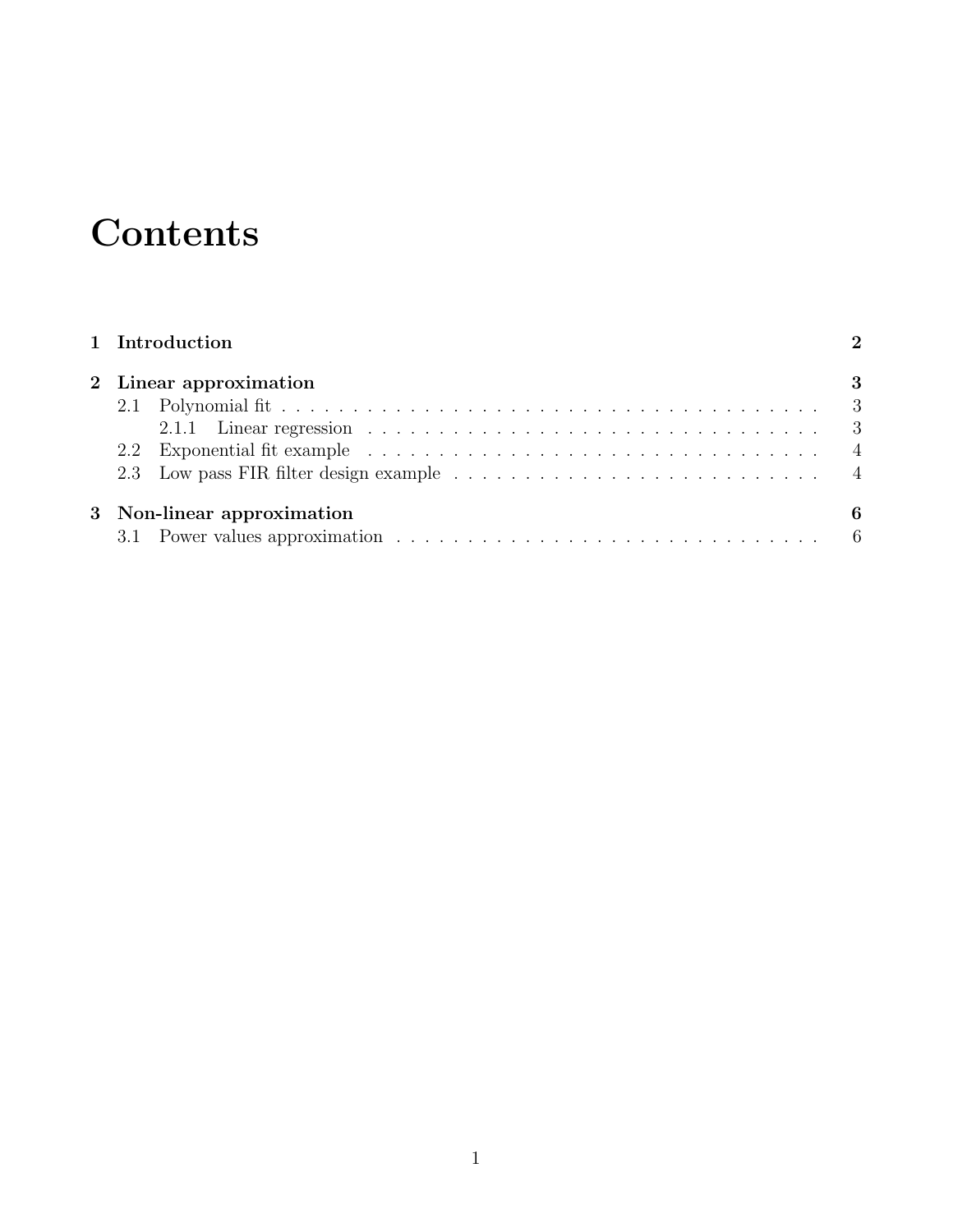### <span id="page-3-0"></span>Chapter 1

### Introduction

In the following Linear and non linear least square methods are described. If the problem is linear it can be solved by solving at set of linear equations. For non-linear problems iterative methods are are used. Several examples are given as well as C-code for solving the problems

Approximation is the problem of finding a function that in some sense fits a given data set. Sometimes a minimax approximation is required, but often a least square approximation is used because the minimax problem is too hard to solve. The minimax problem is not covered here. The least square problem can be formulated as finding a set of  $\bar{a}$ = ( $a_0$ ...,  $a_{K-1}$ ) that minimizes:

$$
m(\bar{\boldsymbol{a}}) = \sum_{j=0}^{N-1} w_j |f(\bar{\boldsymbol{a}}, x_j) - y_j|^2
$$

 $y_j$  are the values to be approximated and  $w_j$  is a weighting function.

Letting:

$$
\frac{\partial m(\bar{\bm{a}}, x_j)}{\partial a_k} = 0
$$

we have K equations for finding the K values of  $\bar{a}$ :

$$
Re\sum_{j=0}^{N-1} w_j (f^*(\bar{a}, x_j) - y_j^*) \frac{\partial f(\bar{a}, x_j)}{\partial a_k} = 0, \qquad k = 0, ..., K-1
$$

For real data the equations becomes:

$$
\sum_{j=0}^{N-1} w_j (f(\bar{a}, x_j) - y_j) \frac{\partial f(\bar{a}, x_j)}{\partial a_k} = 0, \qquad k = 0, ..., K-1
$$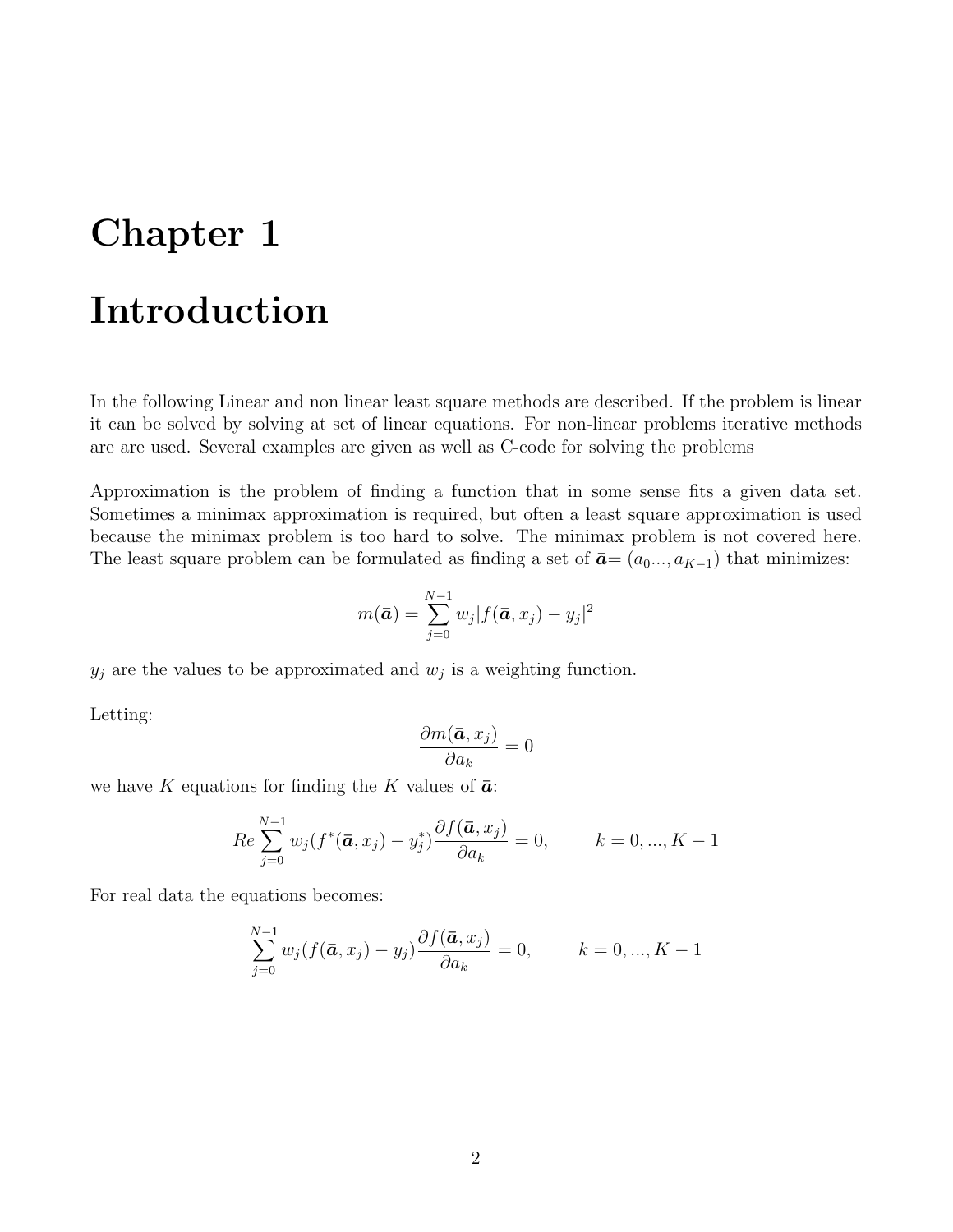## <span id="page-4-0"></span>Chapter 2

## Linear approximation

If  $f$  is linear in  $a_i$  then:

$$
f(\bar{a},x) = \sum_{i=0}^{K-1} a_i f_i(x)
$$

and the  $K$  equations are given by:

$$
\sum_{j=0}^{N-1} w_j \left( \sum_{i=0}^{K-1} a_i f_i(x_j) - y_j \right) f_k(x_j) = 0
$$

or

$$
\sum_{i=0}^{K-1} a_i \sum_{j=0}^{N-1} w_j f_k(x_j) f_i(x_j) = \sum_{j=0}^{K-1} w_j f_k(x_j) y_j
$$

#### <span id="page-4-1"></span>2.1 Polynomial fit

In this case:

$$
f(x) = \sum_{i=0}^{K-1} a_i x^i
$$

and the set of linear equations becomes:

$$
\sum_{i=0}^{K-1} a_i \sum_{j=0}^{N-1} w_j x_j^k x_j^i = \sum_{j=0}^{N-1} w_j x_j^k y_j
$$

#### <span id="page-4-2"></span>2.1.1 Linear regression

If f can be written:

$$
f(x) = a_0 + a_1 x
$$

then

$$
\sum_{j} (a_0 + a_1 x_j) = \sum_{j} y_j
$$

$$
\sum_{j} (a_0 x_j + a_1 x_j^2) = \sum_{j} x_j y_j
$$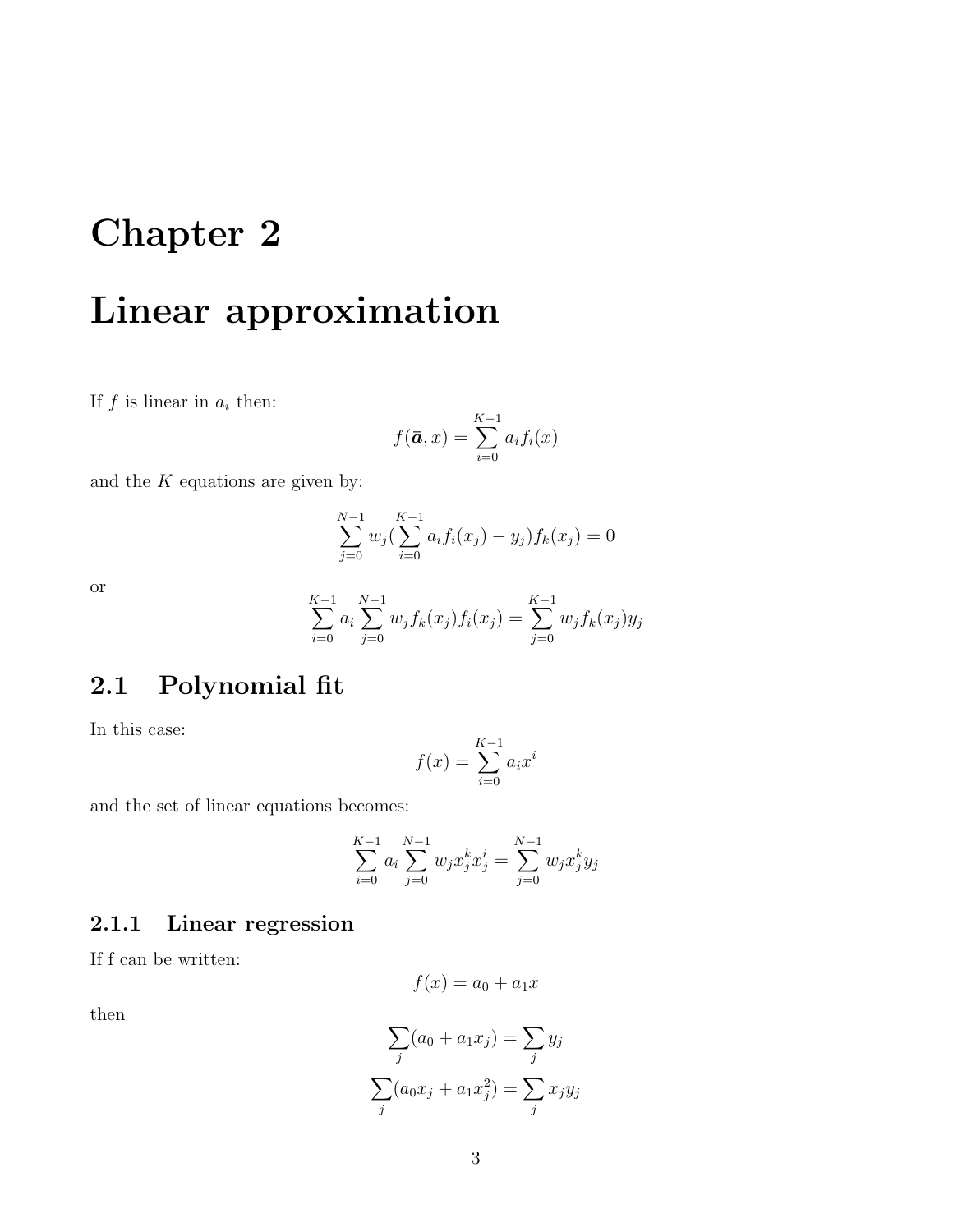and

$$
a_1 = \frac{N \sum_j x_j y_j - \sum_j x_j \sum_j y_j}{N \sum_j x_j^2 - (\sum_j x_j)^2}
$$

$$
a_0 = \frac{1}{N} (\sum_j y_j - a_1 \sum_j x_j)
$$

where N is the number of values to be approximated.

#### <span id="page-5-0"></span>2.2 Exponential fit example

If  $f$  can be written:

$$
f(x) = a_0 x + a_1 e^{-0.2x}
$$

then

$$
\sum_{j} (a_0 x_j^2 + a_1 x_j e^{-0.2x_j}) = \sum_{j} x_j y_j
$$

$$
\sum_{j} (a_0 x_j e^{-0.2x_j} + a_1 e^{-0.4x_j}) = \sum_{j} e^{-0.2x_j} y_j
$$

An example is given in Figure [2.1.](#page-5-2)



Figure 2.1: Exponential fit example

### <span id="page-5-2"></span><span id="page-5-1"></span>2.3 Low pass FIR filter design example

If a linear phase FIR filter with length  $L = 2P+1$  is given by

$$
H(z) = \sum_{i=0}^{L-1} b_i z^{-i}
$$

$$
b_i = b_{N-1-i}
$$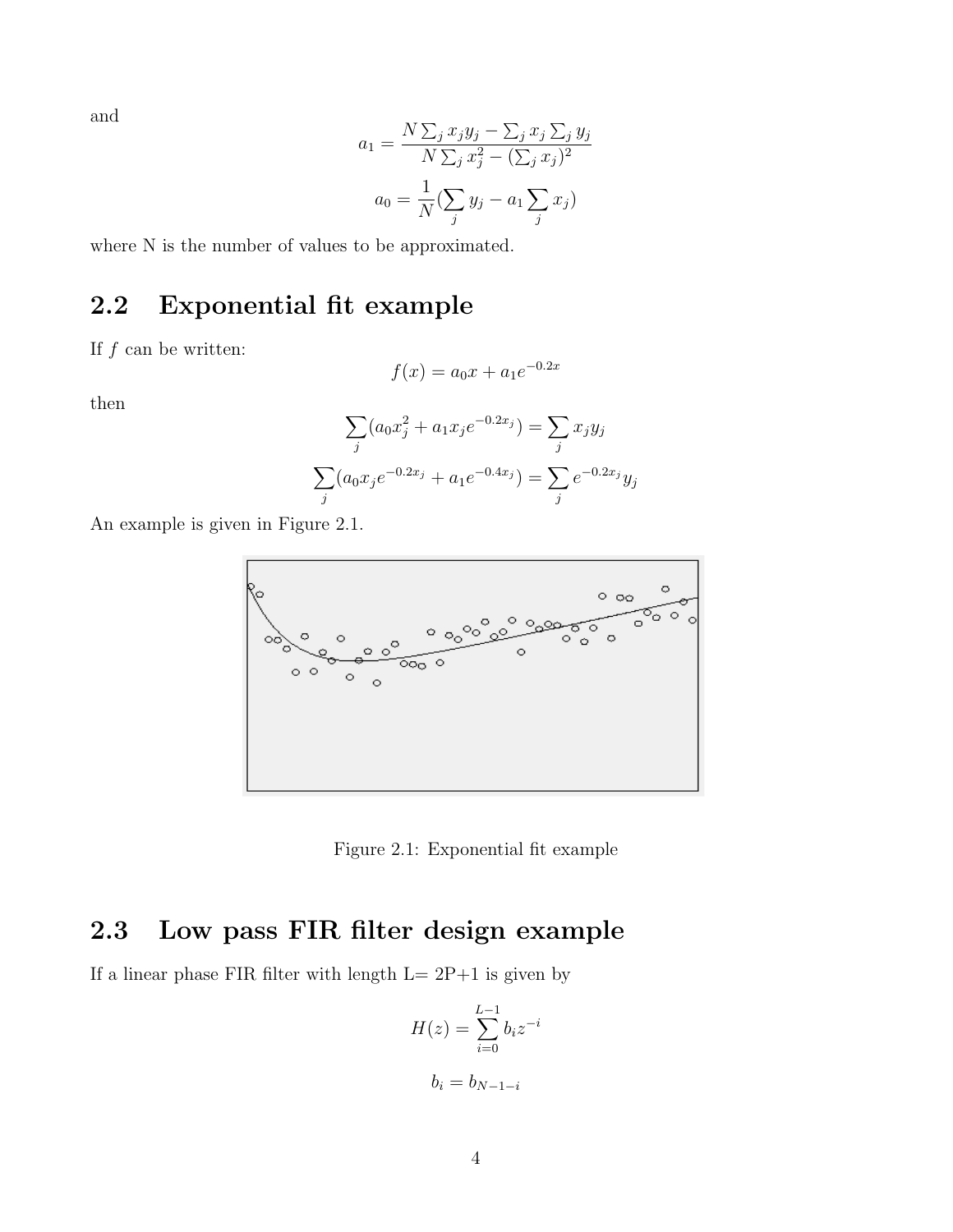then

$$
H(e^{j\omega}) = \sum_{i=0}^{L-1} b_i e^{-j\omega i} = e^{-j\omega P} (b_P + 2 \sum_{i=0}^{P-1} b_i \cos(\omega (i - P))) = \sum_{i=0}^{P} a_i f_i(\omega)
$$

where

 $\ensuremath{a_i} = \ensuremath{b_i}$ 

$$
f_i(\omega) = \begin{cases} 2e^{-j\omega P} \cos(\omega(i - P)) & \text{for } 0 \le i \le P - 1 \\ e^{-j\omega P} & \text{for } i = P \end{cases}
$$

If the desired response is given by:

$$
y_j = \begin{cases} e^{-j\omega_j P} & \text{for } 0 \le \omega \le \frac{\pi}{3} \\ 0 & \text{for } \frac{2\pi}{3} \le \omega \le \pi \end{cases}
$$

and  $L=25\,$ 

then the response is shown in Figure [2.2.](#page-6-0)



<span id="page-6-0"></span>Figure 2.2: LP filter example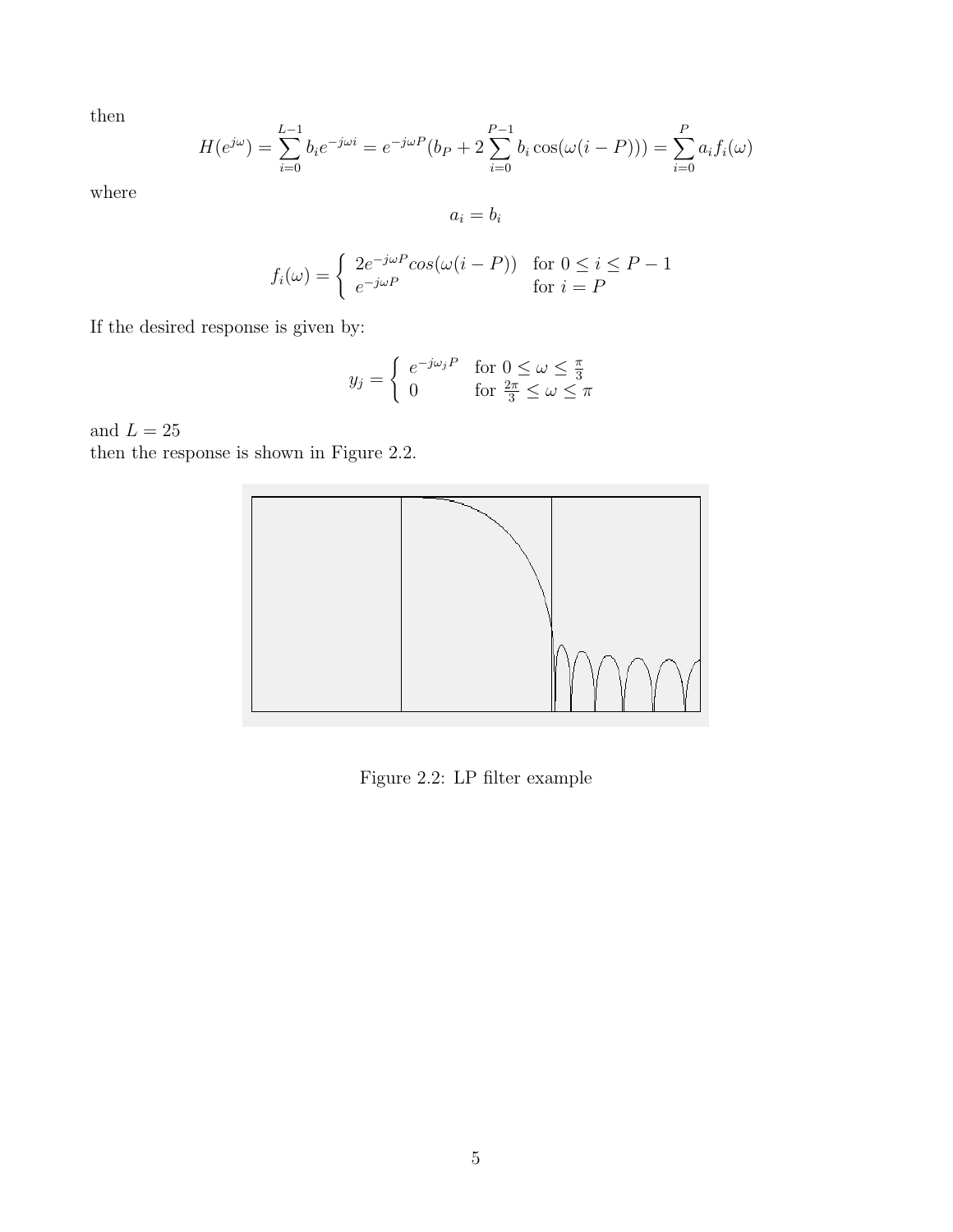## <span id="page-7-0"></span>Chapter 3

# Non-linear approximation

$$
m(\bar{\boldsymbol{a}}) = \sum_j |f(\bar{\boldsymbol{a}}, x_j) - y_j)|^2
$$

$$
\frac{\partial m(\bar{\mathbf{a}}, x_j)}{\partial a_k} = \sum_j ((f^*(\bar{\mathbf{a}}, x_j) - y_j^*) \frac{\partial f(\bar{\mathbf{a}}, x_j)}{\partial a_k} + (f(\bar{\mathbf{a}}, x_j) - y_j) \frac{\partial f^*(\bar{\mathbf{a}}, x_j)}{\partial a_k}) =
$$

$$
2Re \sum_j (f^*(\bar{\mathbf{a}}, x_j) - y_j^*) \frac{\partial f(\bar{\mathbf{a}}, x_j)}{\partial a_k} = 0
$$

 $f$  can be approximated by:

$$
f(\bar{a}, x) = f_0(x) + \sum_i \frac{\partial f(\bar{a}, x)}{\partial a_i} \Delta a_i
$$

$$
\sum_j Re((f_0^*(x_j) + \sum_i \frac{\partial f^*(\bar{a}, x_j)}{\partial a_i} \Delta a_i - y_j) \frac{\partial f(\bar{a}, x_j)}{\partial a_k}) = 0
$$

$$
\sum_i \Delta a_i \sum_j Re(\frac{\partial f^*(\bar{a}, x_j)}{\partial a_k} \frac{\partial f(\bar{a}, x_j)}{\partial a_i}) = \sum_j Re(\frac{\partial f(\bar{a}, x_j)}{\partial a_k} (y_j - f_0(x_j))
$$

$$
\bar{a}_n = \bar{a}_{n-1} + \alpha \Delta \bar{a}
$$

This leads to slow convergence. Levenberg-Marquard solves the problem:

$$
\sum_{i} \Delta a_{i} \sum_{j} Re(\frac{\partial f^{*}(\bar{\boldsymbol{a}}, x_{j})}{\partial a_{k}} \frac{\partial f(\bar{\boldsymbol{a}}, x_{j})}{\partial a_{i}}) + \gamma I = \sum_{j} Re(\frac{\partial f(\bar{\boldsymbol{a}}, x_{j})}{\partial a_{k}} (y_{j} - f_{0}(x_{j}))
$$

### <span id="page-7-1"></span>3.1 Power values approximation

$$
\frac{d}{da_k} \sum_j W(j) f(j; \bar{a})^2 = 0
$$

$$
\sum_{j} W(j) f(j; \bar{a}) \frac{\partial f(j; \bar{a})}{\partial a_k} = 0
$$